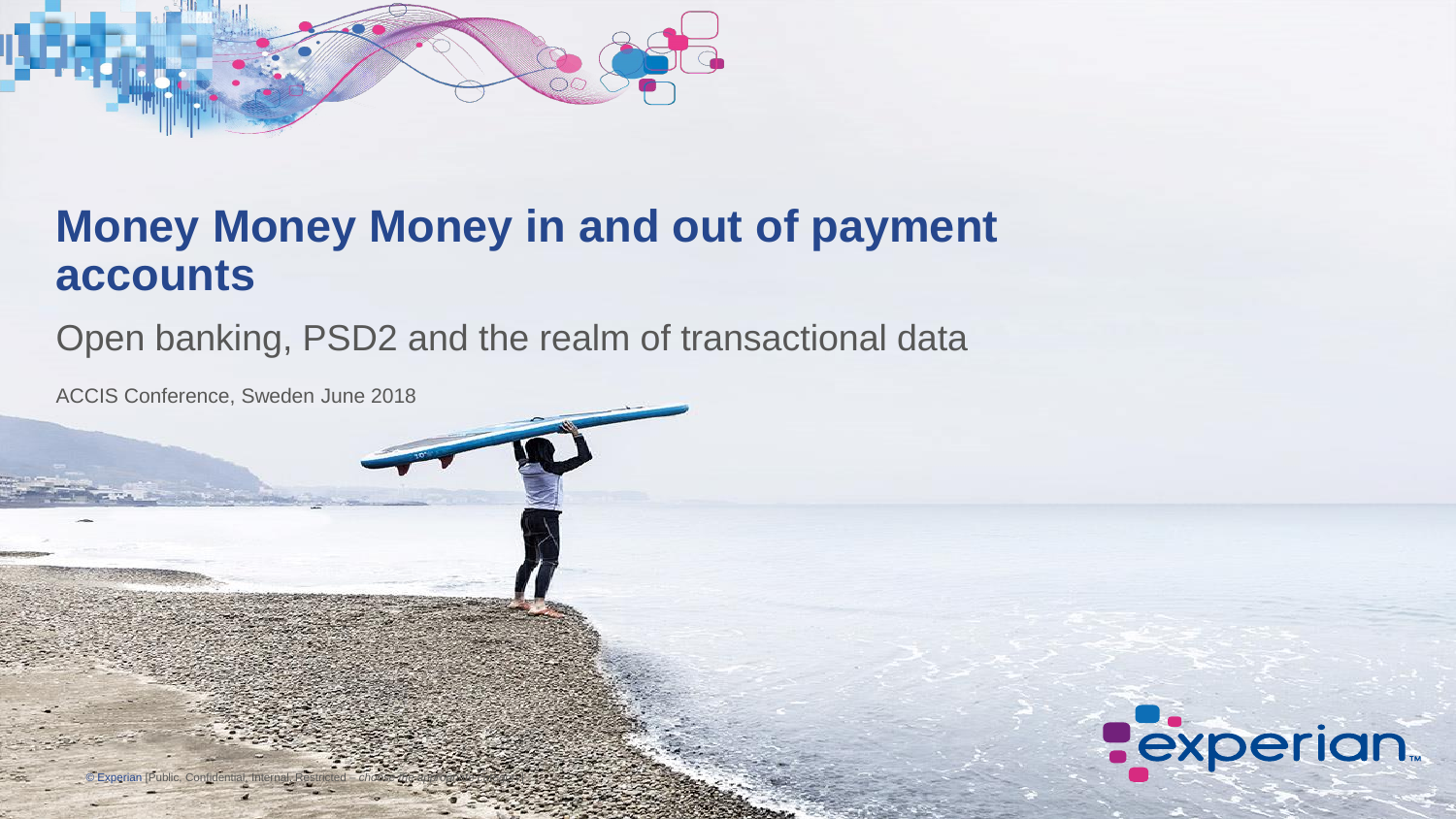



## Emma Thomas

Head of Government and Public Affairs for EMEA, UK and I

[Emma.Thomas@Experian.com](mailto:Emma.Thomas@Experian.com)

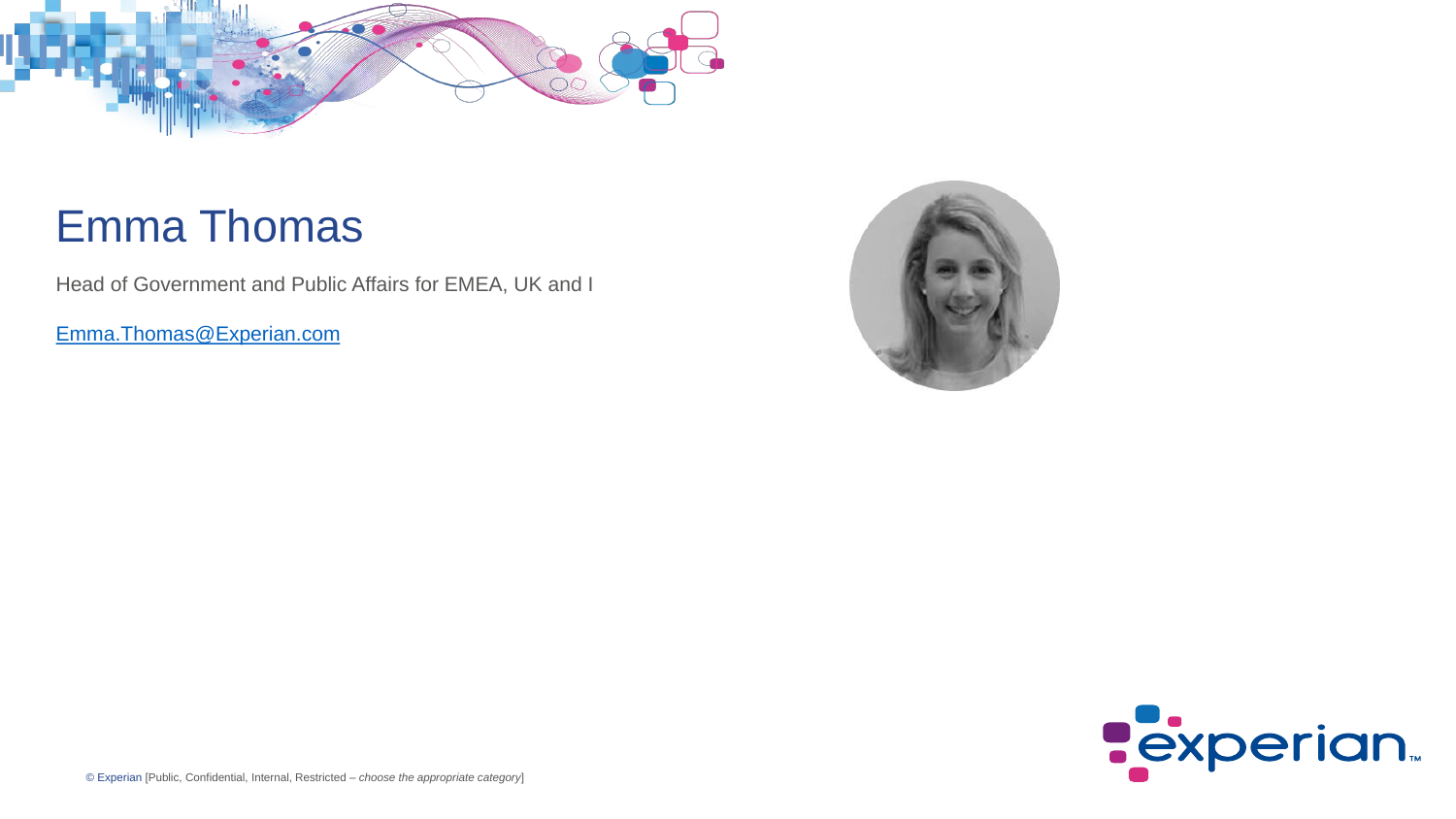

## *"Post PSD2 the world of the credit reference agency will never be the same again"*



## The revolution or evolution of CRAs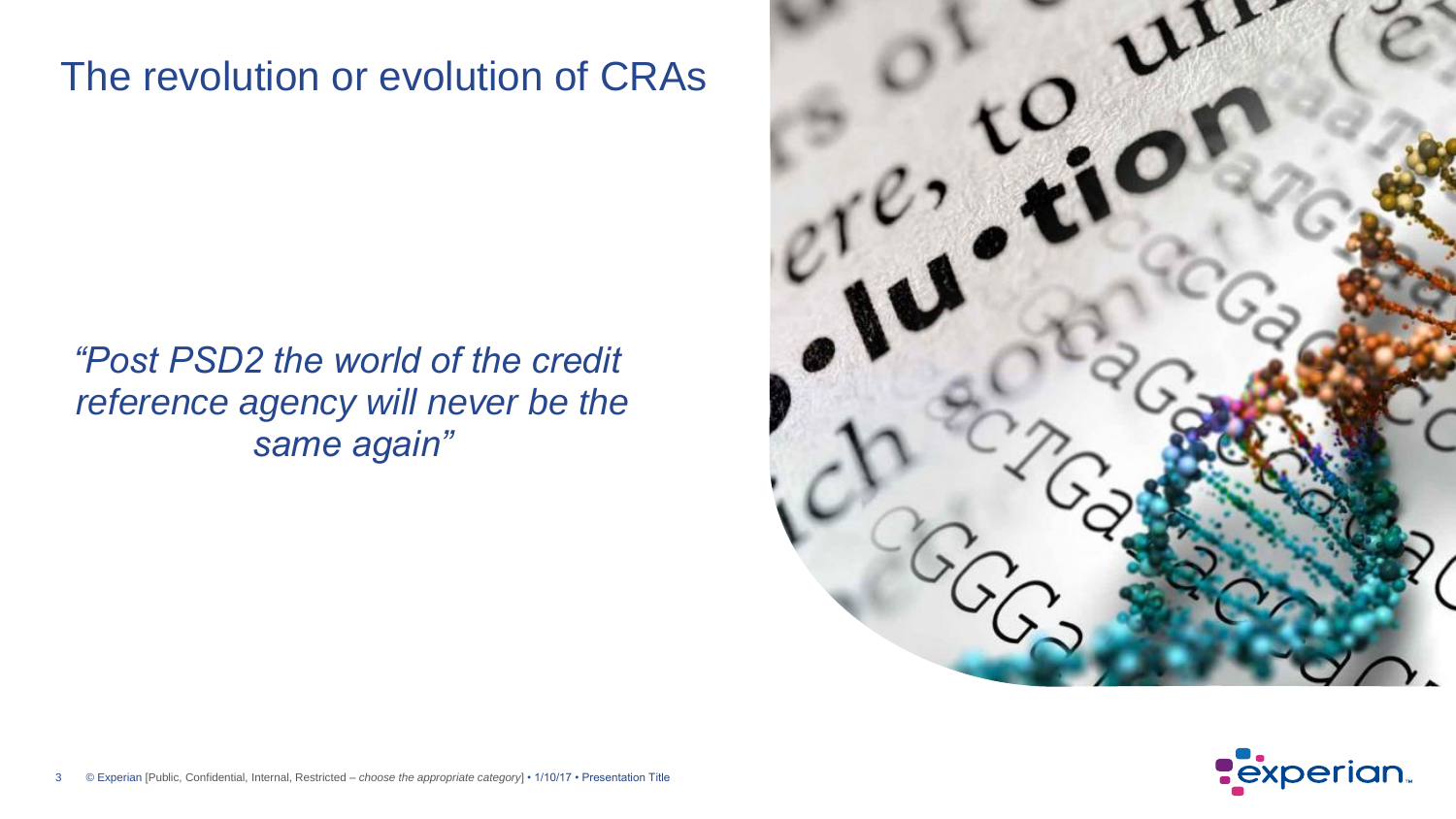

## Data acquisition is changing



A multiple number of factors across the EU impacts the type and breath of data which is help

However PSD2 and the release of bank transactional statement data fulfils the missing puzzle pieces

Implementation in the UK through open banking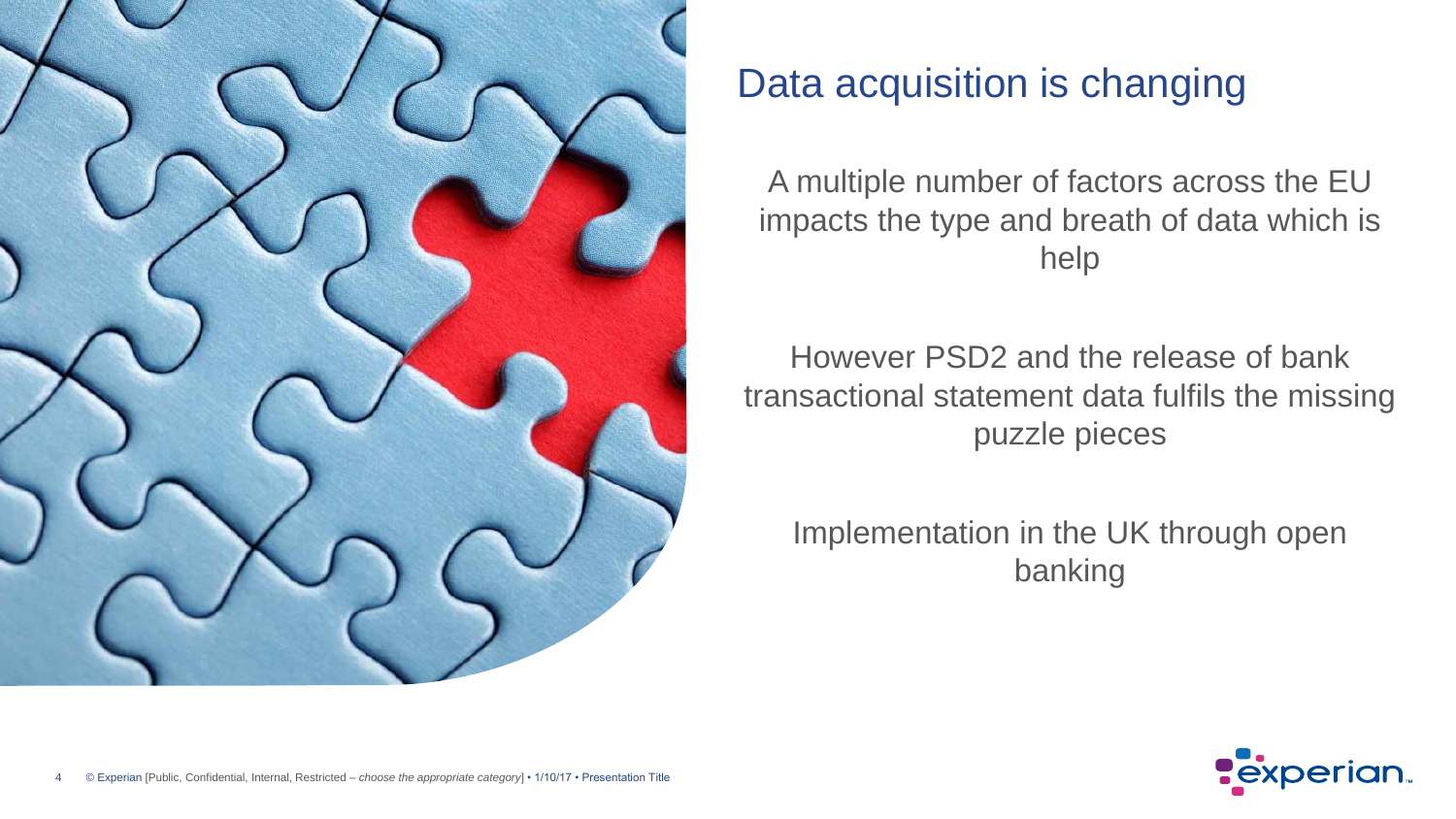



Open Banking requires banks to share their data in a secure, standardised form, so that it can be used by authorised organisations online.

The implementation is being overseen by Government and Regulators

#### **Data being shared includes:**

- Locations of branches and product information on all current accounts available
- Bank statements. All the transactions you can see in your online bank account

**Data can only be shared with consumer consent.** 



# **TAKE CONTROL** OF YOUR DATA

## What is Open Banking?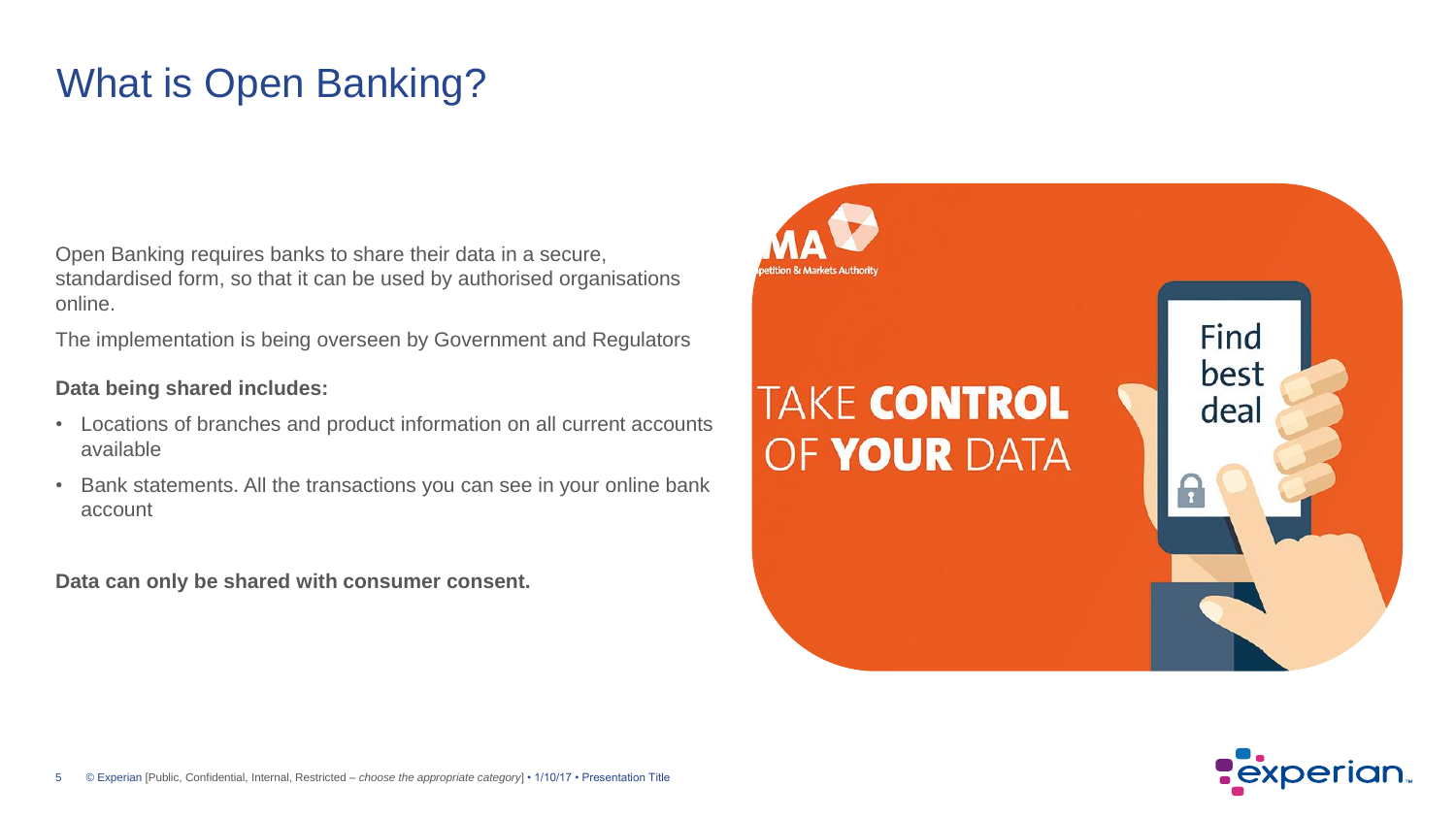

## How does Open Banking work?

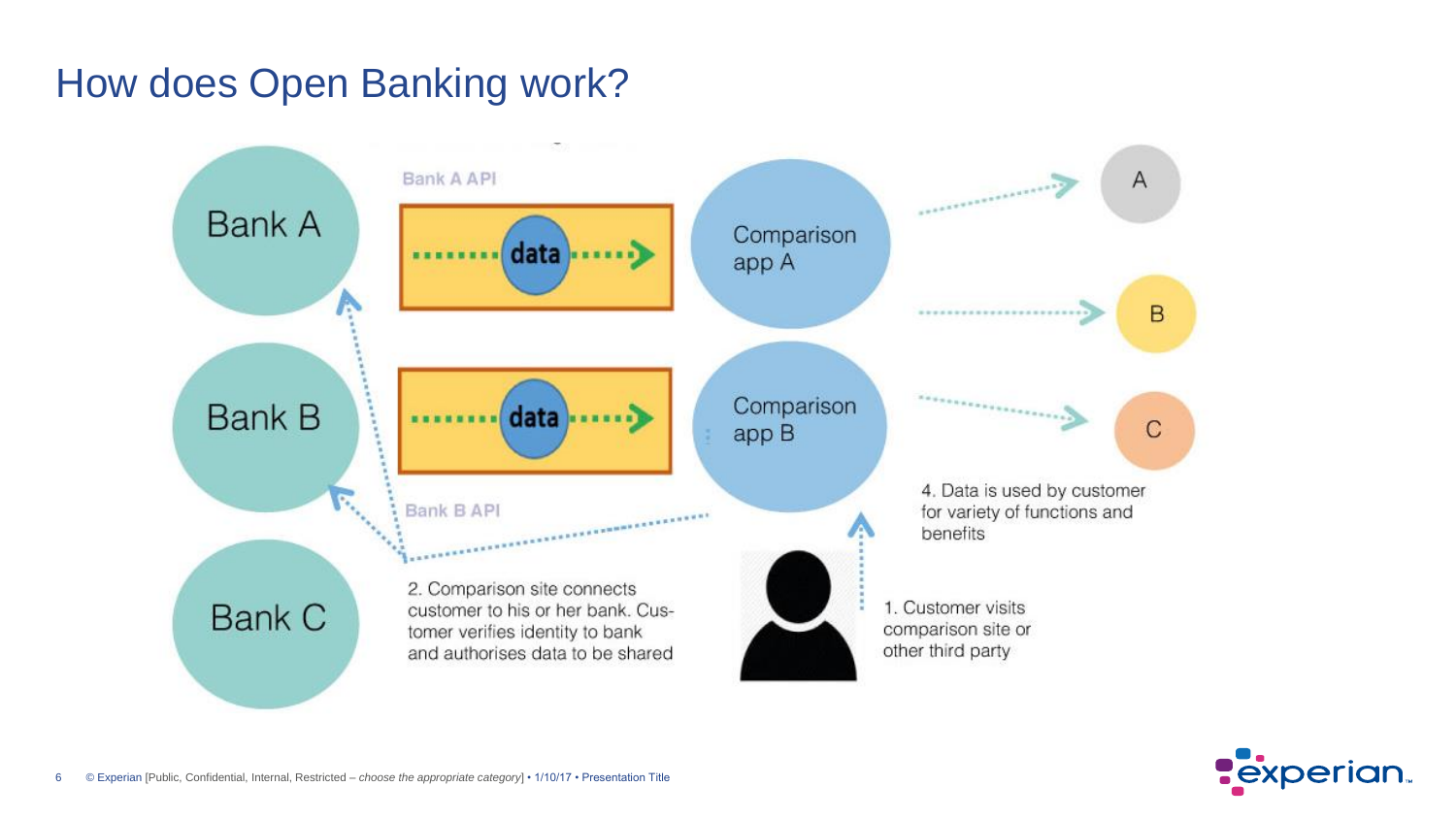

### **Refining a CRA activity to the individual**

- Income validation
- More bespoke affordability and creditworthiness • Aiding those with thin/ non-existent credit files to
- have a history
- Financial inclusion
- More opportunity for eligibility services
- Pre-population of applications
- Digital identity and verification
- Faster, more accurate decision making disrupting traditional lending journeys
- Eligibility embedded into shopping around

## Wider policy aims and objectives